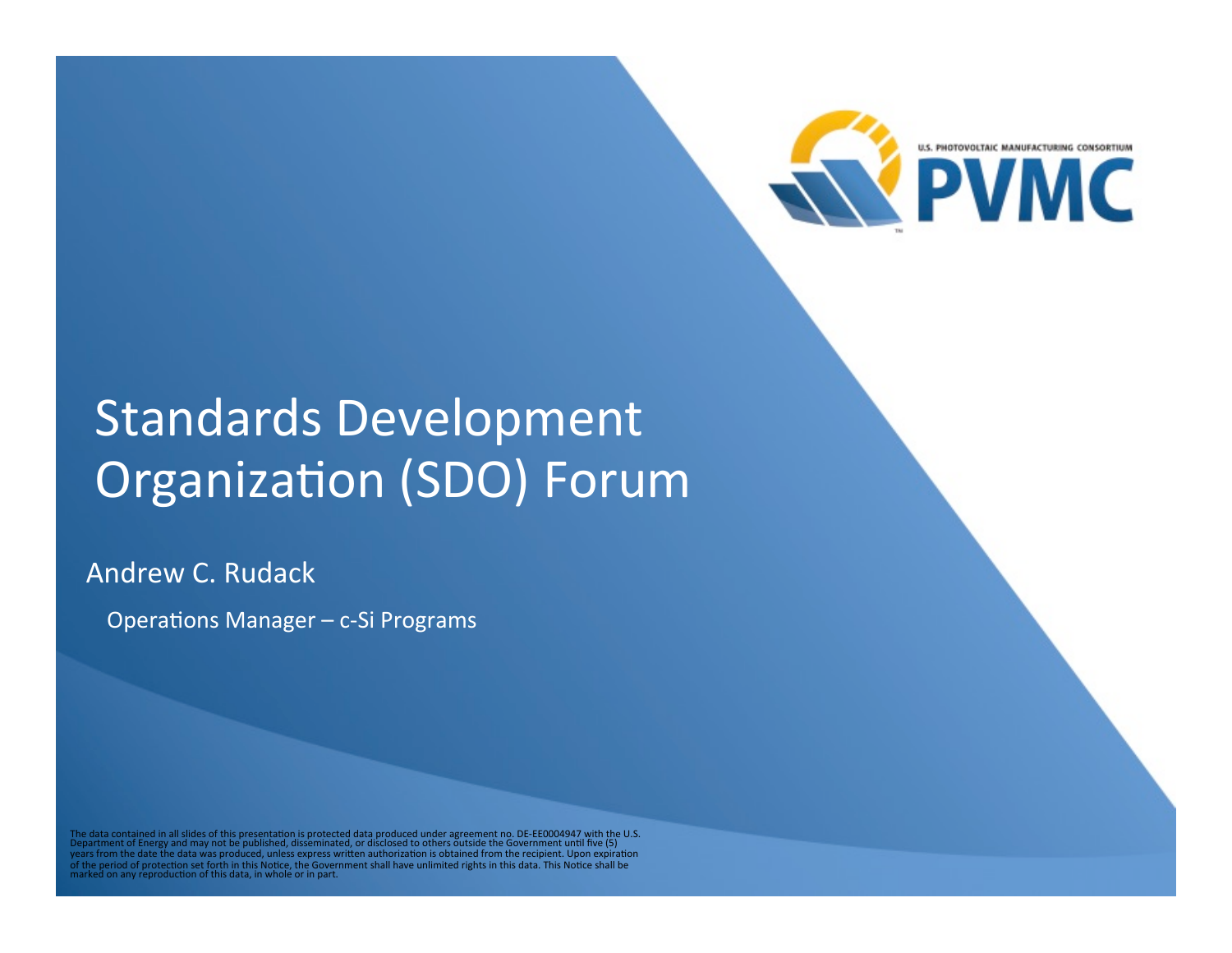### DOE SunShot Initiative

#### Photovoltaic Manufacturing Initiative (PVMI)

- **PV Cells / Modules 3 recipients**
- Balance of System
- Power Electronics

#### April 2011 – award recipients of PV cell/module

- Industry-led consortium, SEMATECH PVMC
	- Lightweight PV (CNSE in Albany, NY)
	- **c-Si metrology and feedstock/wafering technologies (UCF/FSEC, Orlando, FL)**
- PV manufacturing development facility Solar Rochester
- University-led consortium BAPVC (Stanford/Berkeley)

### PVMC, Inc. Confidential Consortium Management LPV C-Si U.S. Photovoltaic Manufacturing Consortium (PVMC)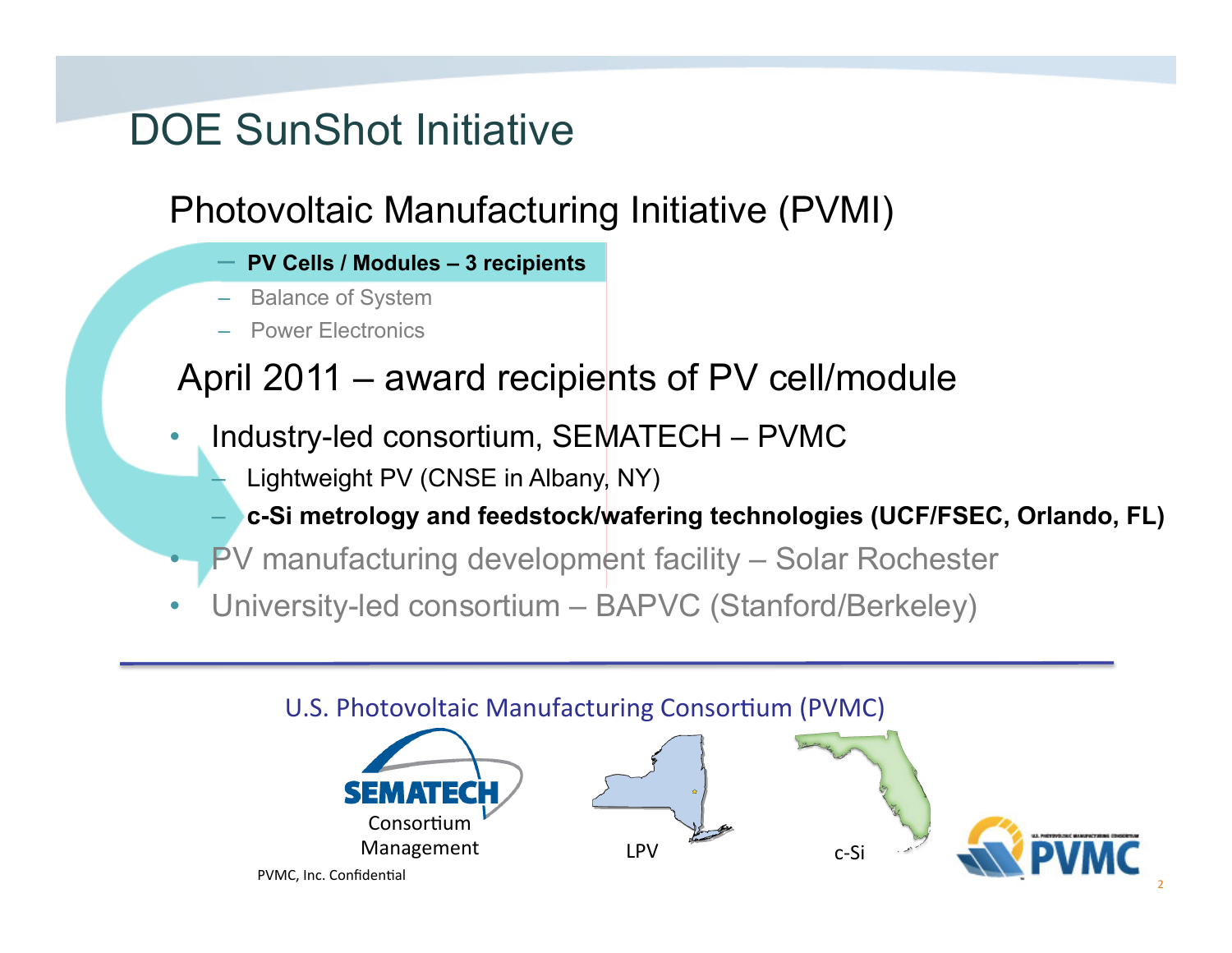# **Staff**

#### c-Si PVMC Personnel

| Winston V. Schoenfeld  | Director, c-Si PVMC                           |
|------------------------|-----------------------------------------------|
| <b>Hubert Seigneur</b> | Program Manager, Feedstock/Wafering           |
| <b>Kris Davis</b>      | Program Manager, Metrology                    |
| Joseph Walters         | <b>Project Manager</b>                        |
| Paul Brooker           | Staff Scientist - Florida Solar Energy Center |
| Andrew C. Rudack       | <b>Operations Manager</b>                     |

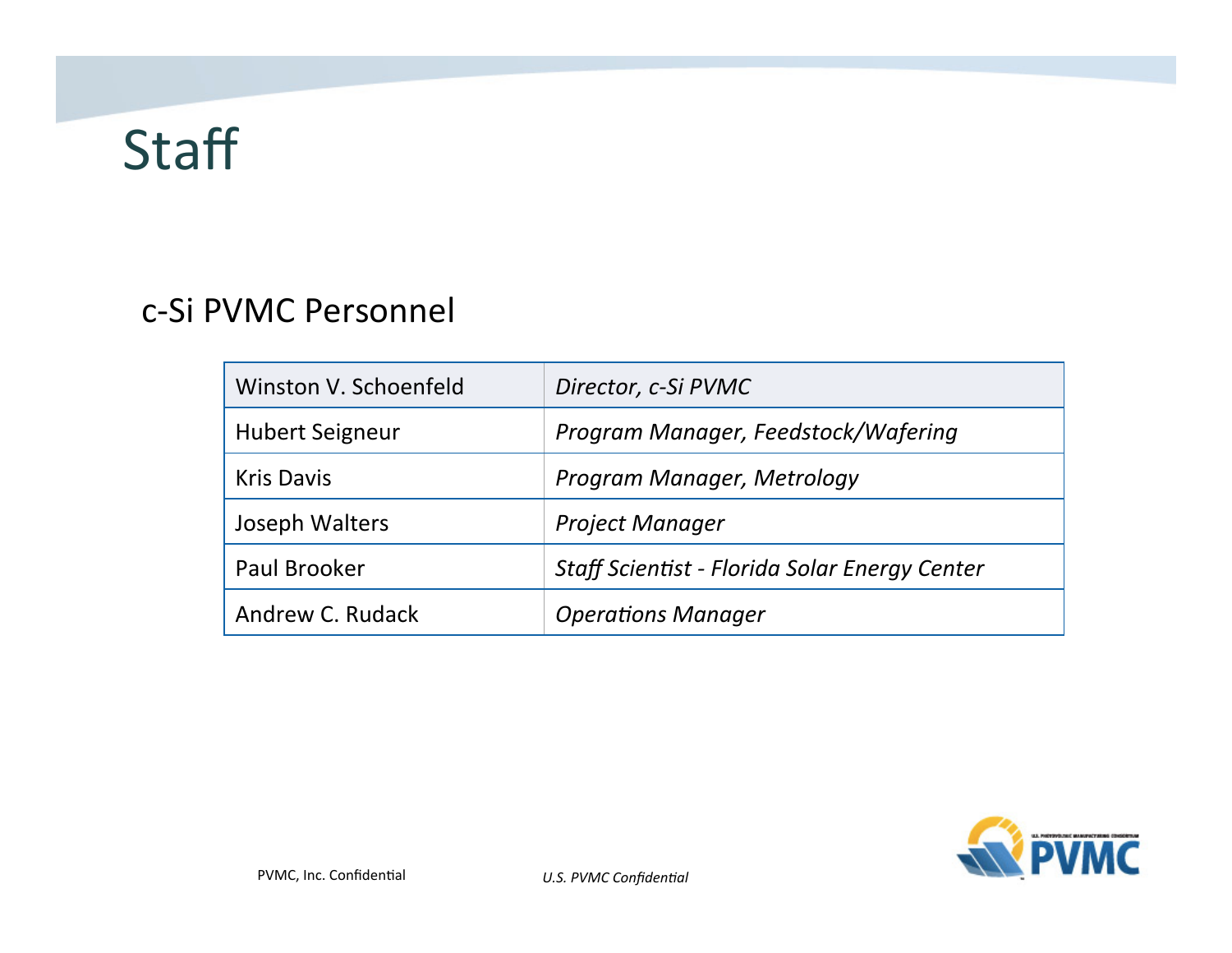# c-Si U.S. PVMC Membership

Eleven members to date:

Cell/Module



Metrology 

Sinton







**Wafering** 







All members engaged in multiple c-Si program projects

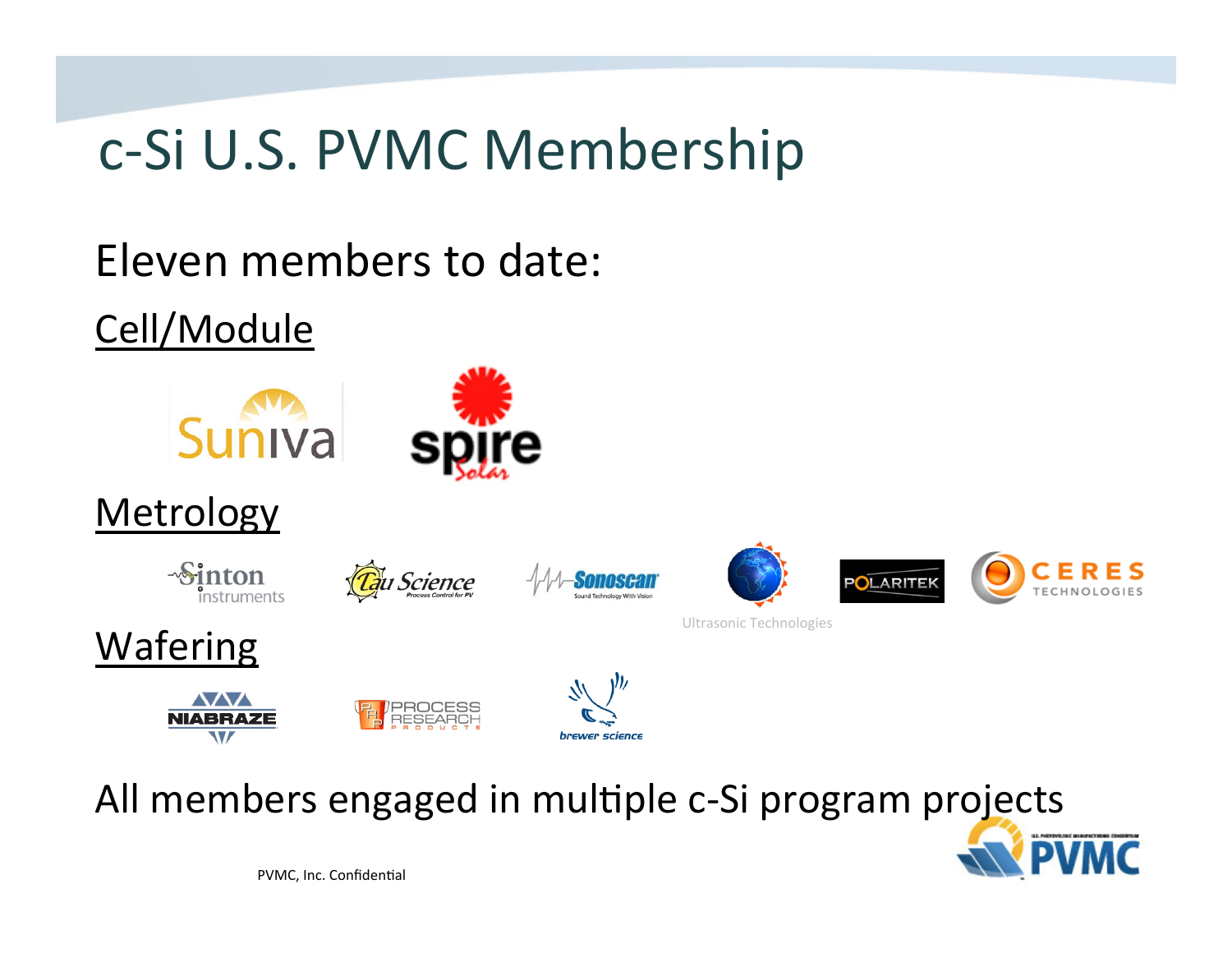

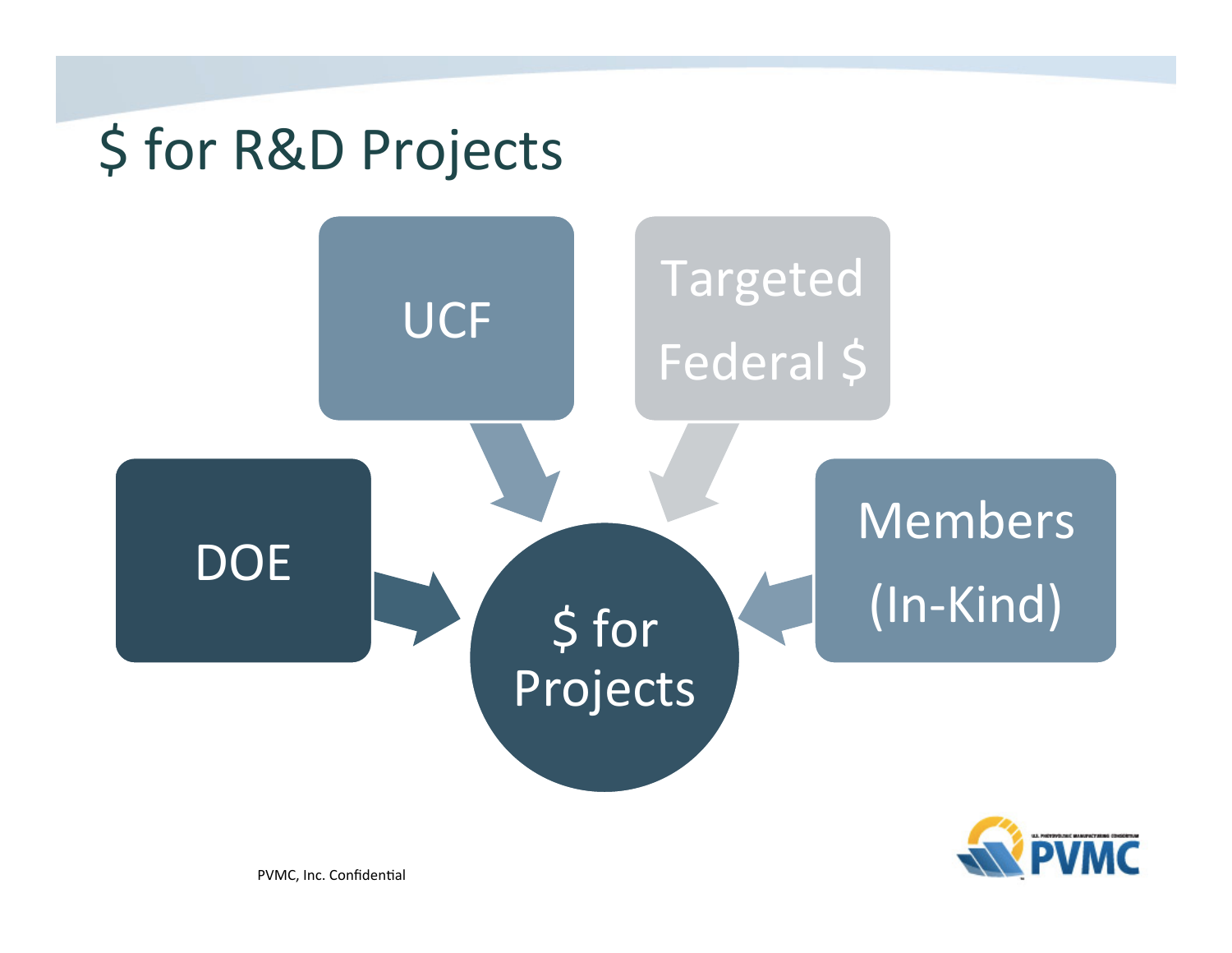# Initial c-Si PVMC Program Areas

## **1. In-line/Off-line Metrology**

#### **Primary Goals**

- Identify critical industry challenges/needs in metrology and rank
- Participate and support c-Si standards development/roadmapping efforts
- Develop projects to demonstrate new c-Si metrology technologies
- Build infrastructure to support metrology programs
- Transition new metrology technologies into pilot and manufacturing lines



Courtesy of Polaritek



Courtesy of AMAT 

#### **2. Feedstock/Wafering Methodologies**

#### **Primary Goals**

- Identify critical industry needs in feedstock and metrology
- Participate and support c-Si standards development/roadmapping efforts
- Establish c-Si feedstock/wafering programs to accelerate transition of new technologies into mainstream manufacturing
- Provide/foster process, test, and demonstration activities to validate new technologies and identify barriers

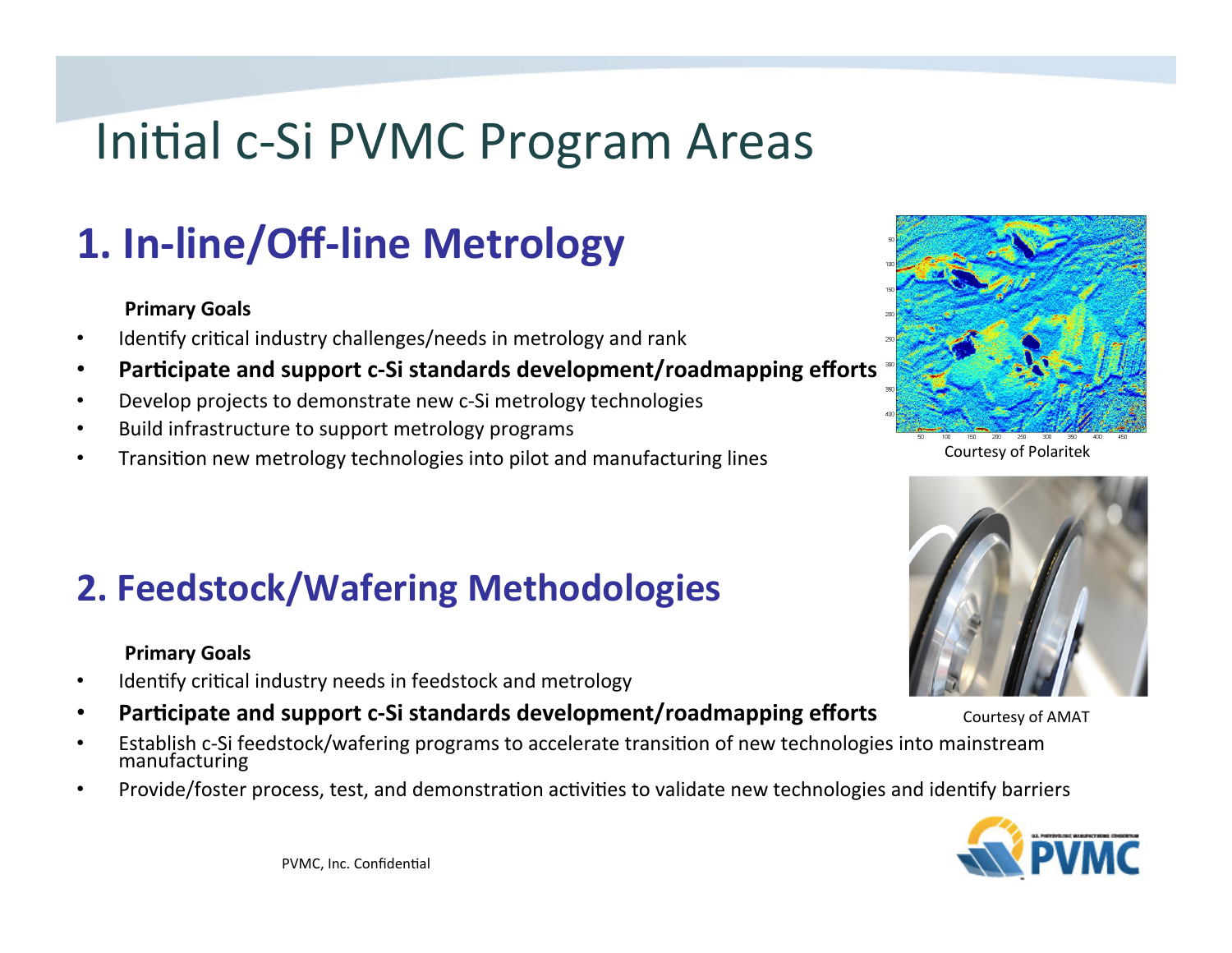# c-Si PVMC Workshops

Tethered to Major Conferences (Intersolar NA, IEEE-PVSC)

- Annual c-Si workshops (focused topics list challenges)
	- 2012: separate c-Si metrology, FS/W workshop
	- 2013: joint c-Si programs workshop
	- 2013: metrology challenges for advanced cell architectures
	- 2014: diamond wire saw challenges
- SDO Forum  $(3<sup>rd</sup>$  annual meeting June, 2014)
	- $-$  SEMI, IEC, ASTM, UL, Solar ABCs, TUV-Rhineland, U.S. TAG, Cal Fire, Cal Energy, Module QA Task Force
	- $-$  Updates, plans, coordinate overlaps, identify needs
	- $-$  Plan to invite ITRI 2015
	- $-$  Goal is to communicate, educate, coordinate diverse SDO activities
		- Identify gaps and overlaps
- Archives at http://uspvmc.org/proceedings.html

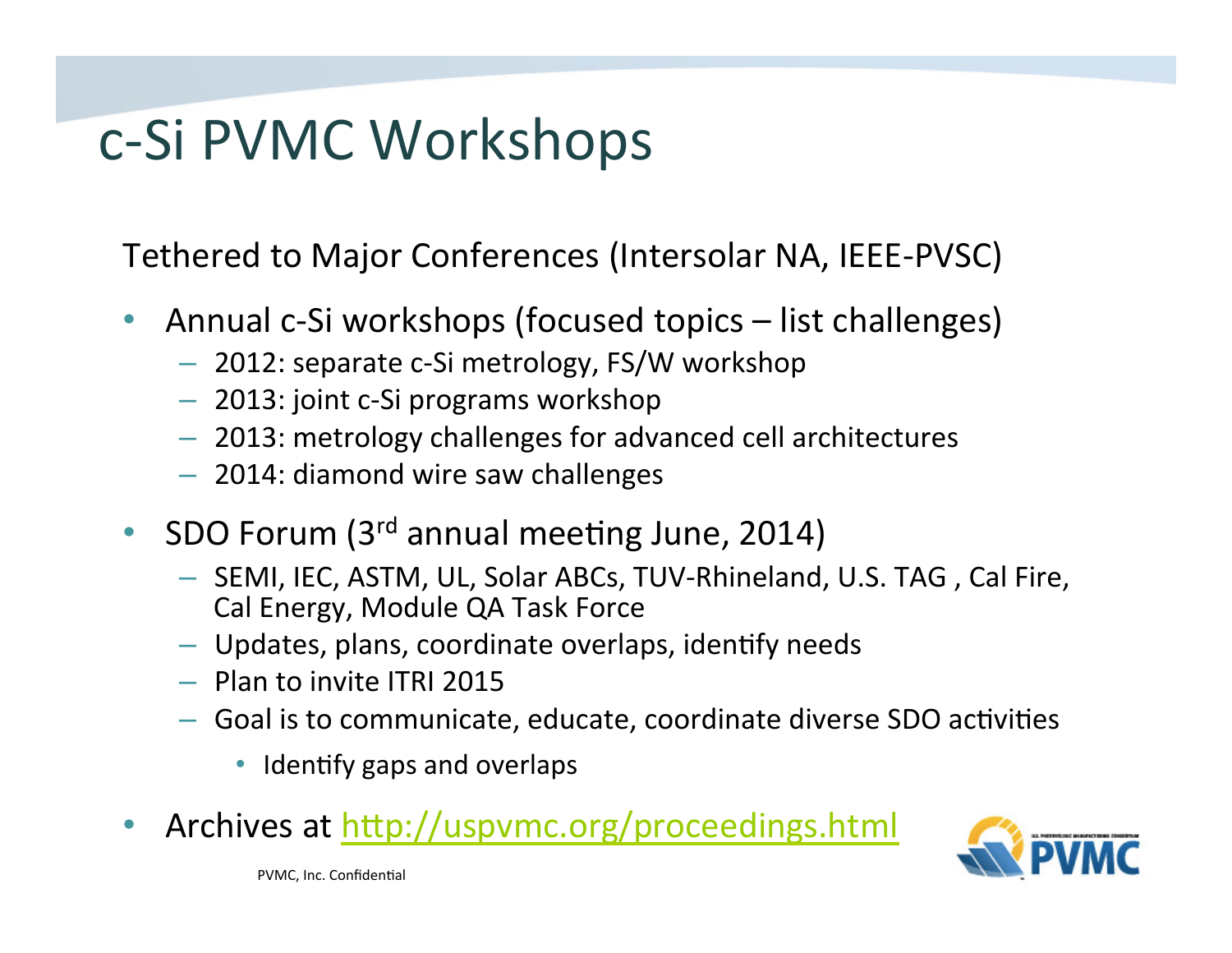# 4<sup>th</sup> Annual SDO Forum

- Co-locate with  $42<sup>nd</sup>$  IEEE-PVSC
	- New Orleans, LA
	- $-$  June 14 20, 2015
		- Most likely: Wednesday evening, 6/17/2015
- SEMI, IEC, ASTM, UL, Solar ABCs, TUV-Rhineland, U.S. TAG, Cal Fire, Cal Energy, Module QA Task Force, ITRI are expected participants
	- Are there others we should be engaging?
- Organizing Committee forms 1Q2015
- Any interest contact me directly
	- andy.rudack@uspvmc.org